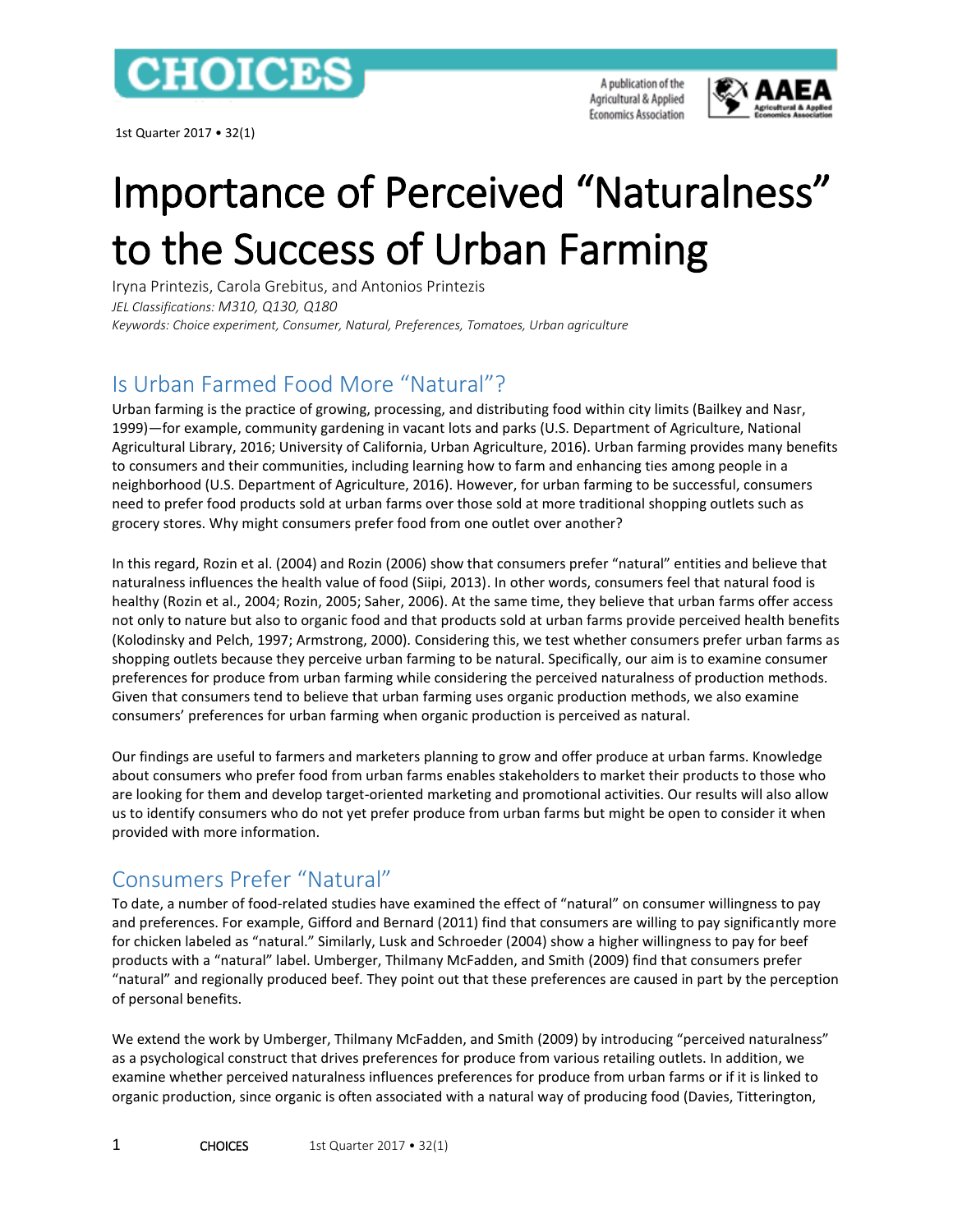and Cochrane, 1995; Harper and Makatouni, 2002). For example, Gifford and Bernard (2011) find a relationship between natural and organic, as do Rushing and Ruehle (2013), who state that one of the underlying reasons for increasing demand for organic and local food is the opportunity to purchase food options that are (perceived to be) more natural and healthier. Finally, given that consumers increasingly prefer locally produced food (Loureiro and Hine, 2002; Naspetti and Bodini, 2008; Costanigro et al., 2011; Meas et al., 2014), we test whether produce labeled as "local" will be preferred more by those consumers who are biased toward perceiving certain production methods as more natural compared to others.

#### What is Perceived Naturalness?

Most consumers prefer "natural" food that has been produced without synthetic or modified inputs (Rozin et al., 2004). This preference can be motivated by the combination of instrumental and ideational beliefs. Instrumental beliefs include the belief that natural is better because the product was not altered or created by people and because it is healthier, superior, and purer, making it safer for consumption. At the same time, ideational beliefs include the belief that natural is just better by default. Rozin (2006) suggests that the process that a certain food undergoes is the most important influencer of the judgment of naturalness. In our case, consumers might think that produce from urban farms is grown more naturally—for example, without the use of pesticides—whether that is true or not. If so, they might believe that this produce is healthier and consequently develop a preference for it. Furthermore, consumers might prefer produce from urban farms over produce sold at grocery stores because studies show an increasing uncertainty about the nutritional value of food produced by multinational firms (Adams and Salois, 2010).

Finally, an underlying reason for consumers' positive perceptions and preferences for produce from urban farming may be the "halo effect," which is a tendency to use an existing opinion about a person or an object to make additional assumptions and judgments about that person or object (Smith, Read, and López-Rodríguez, 2010). In the context of the current research, the halo effect is a process in which an initial perception about the way products are grown at urban farms (for example, being "pesticide free") affects perceptions about other attributes of the products grown and/or produced at these venues, such as their naturalness, healthiness, and freshness. Based on this, we hypothesize that produce from urban farms might benefit from a halo effect and, therefore, will be more preferred by consumers. Furthermore, we hypothesize that perceiving urban farming as natural will

enhance this effect, given that Rozin (2005) found that the production process of food has the greatest influence on consumers' judgments of naturalness.

#### Examining Consumer Preferences

To test the influence of perceived naturalness on consumer preferences for produce from urban farms, we conducted an online survey in Spring 2016 that included 173 student participants. About 45% of the respondents were female, with an average

#### Figure 1: Example of Choice Set

#### **Sample Choice Set**

Imagine you would like to purchase 1lb of tomatoes you usually buy. Please choose your preferred alternative or choose "none of these".



household size of three and an average household income of \$48,650. In order to simulate purchase decisions, we used a choice experiment in which participants were asked to choose a product (in this case, 1 pound of tomatoes) from a set of alternatives. This allows us to determine their preferences for certain product attributes.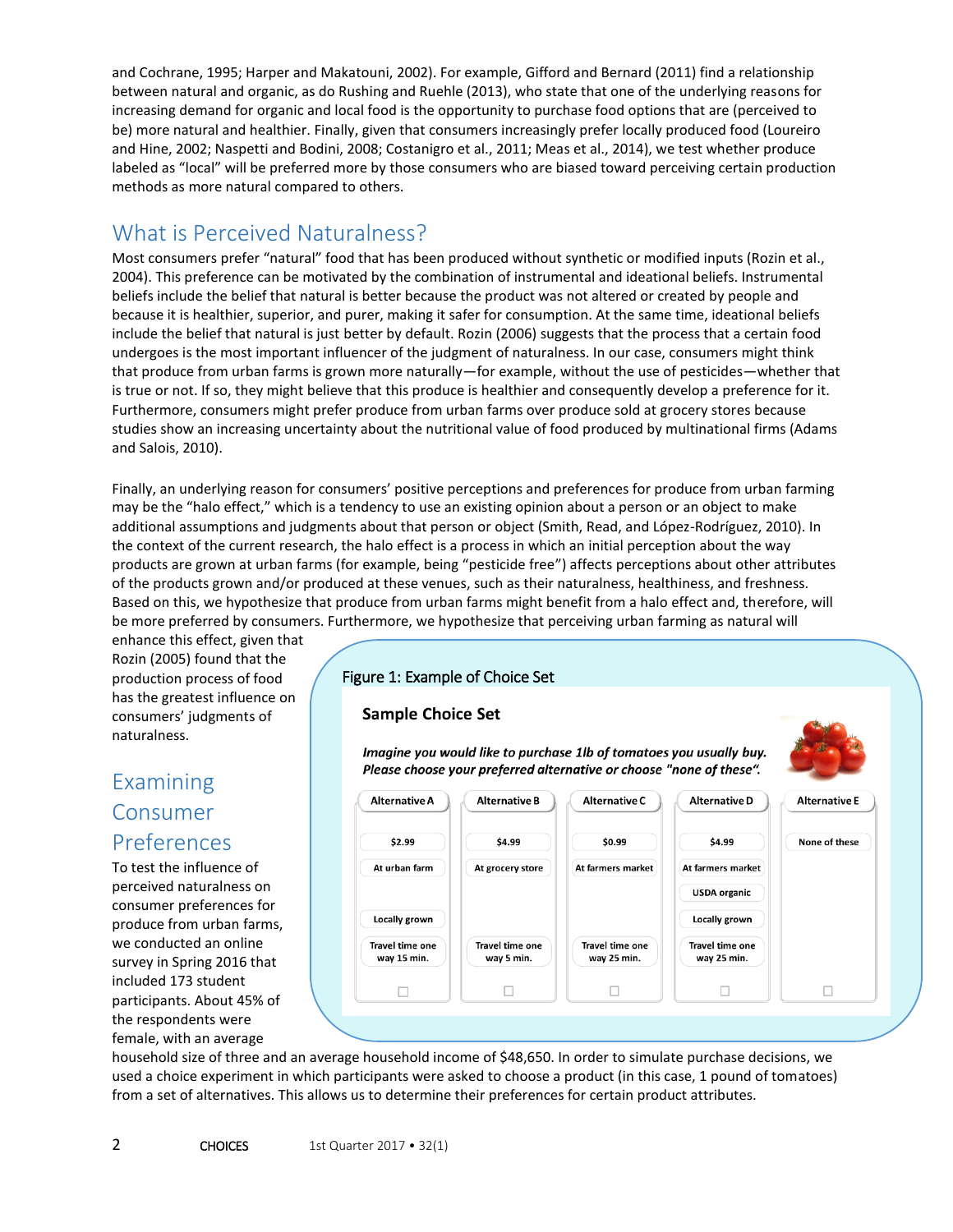Our experimental design contained 36 choice sets. In order to avoid participant fatigue (Savage and Waldman 2008), we divided the choice sets into four blocks. Each participant was randomly assigned one of the blocks, so that each participant answered only nine choice sets. Each choice set asked participants to choose from among four alternatives. Participants were also provided with an option to not purchase any of the alternatives ("none-ofthese").

Our study included five attributes—price, local production, organic certification, retailing outlet, and distance to reach the outlet. The price attribute included three levels chosen based on current prices for fresh tomatoes. Since distance to reach the outlet is strongly related to food shopping convenience (e.g., Briesch, Chintagunta, and Fox, 2009), it was included in the study in terms of the time needed to travel to the store (but not to return from the store). A retailing outlet attribute reflected different venues where tomatoes can be purchased (grocery stores, farmers' markets, and urban farms). Finally, organic or local production labels were either present or absent on the alternatives. Since no formal definition of local food is available to consumers (Onken, Bernard, and Pesek, Jr., 2011; Meas et al., 2014), we followed Lim and Hu (2013) and did not provide participants with a definition for "locally grown," allowing them to use their own beliefs about what constitutes "local." Figure 1 provides an example choice set.

#### Perceived Naturalness of Production Methods

In order to measure perceived naturalness, we followed the approach used by Rozin (2005, 2006). Participants had to consider the naturalness of different ways of producing food and rate their naturalness on a scale from 0 (not natural at all, like a plastic toy model of a car) to 100 (completely natural, like a tree growing on a mountain peak that has never been visited by humans). We included seven production methods: (i) organic production, (ii) local

production, (iii) community gardens, (iv) family-owned farms, (v) community supported agriculture (CSA); (vi) urban farming, and (vii) urban agriculture.

Figure 2 displays the ratings, ranging from 68 to 77, which show that local production is generally perceived to be least natural, with a mean of 68.84. Urban agriculture is rated similarly at 68.88. Urban farming, community supported agriculture, and family-owned farms all range around 70. Community gardens are perceived to be slightly more natural at 71.53. Organic production is perceived to be most natural at 77.10. These ratings are consistent with previous research that also found a high score for organic production (Rozin, 2005).



# Figure 2: Consumer Perception of Naturalness of Different

## Perceived Naturalness Index

To further our investigation, we created a *Perceived Naturalness Index*, an average of the perceived naturalness measures for the seven different production methods equal to 71. We then split participants into two groups, with strong and weak *Perceived Naturalness*, as indicated by the index. We assume that participants with a *Perceived Naturalness Index* greater than or equal to 71 perceive tested production methods to be natural, while participants with an index of less than 71 do not perceive the tested production methods to be very natural. Similarly, using the mean of 70, we split participants into two groups based on their strong and weak perception of *urban farming being natural*. Finally, since organic production was rated as the most natural way to produce food, we split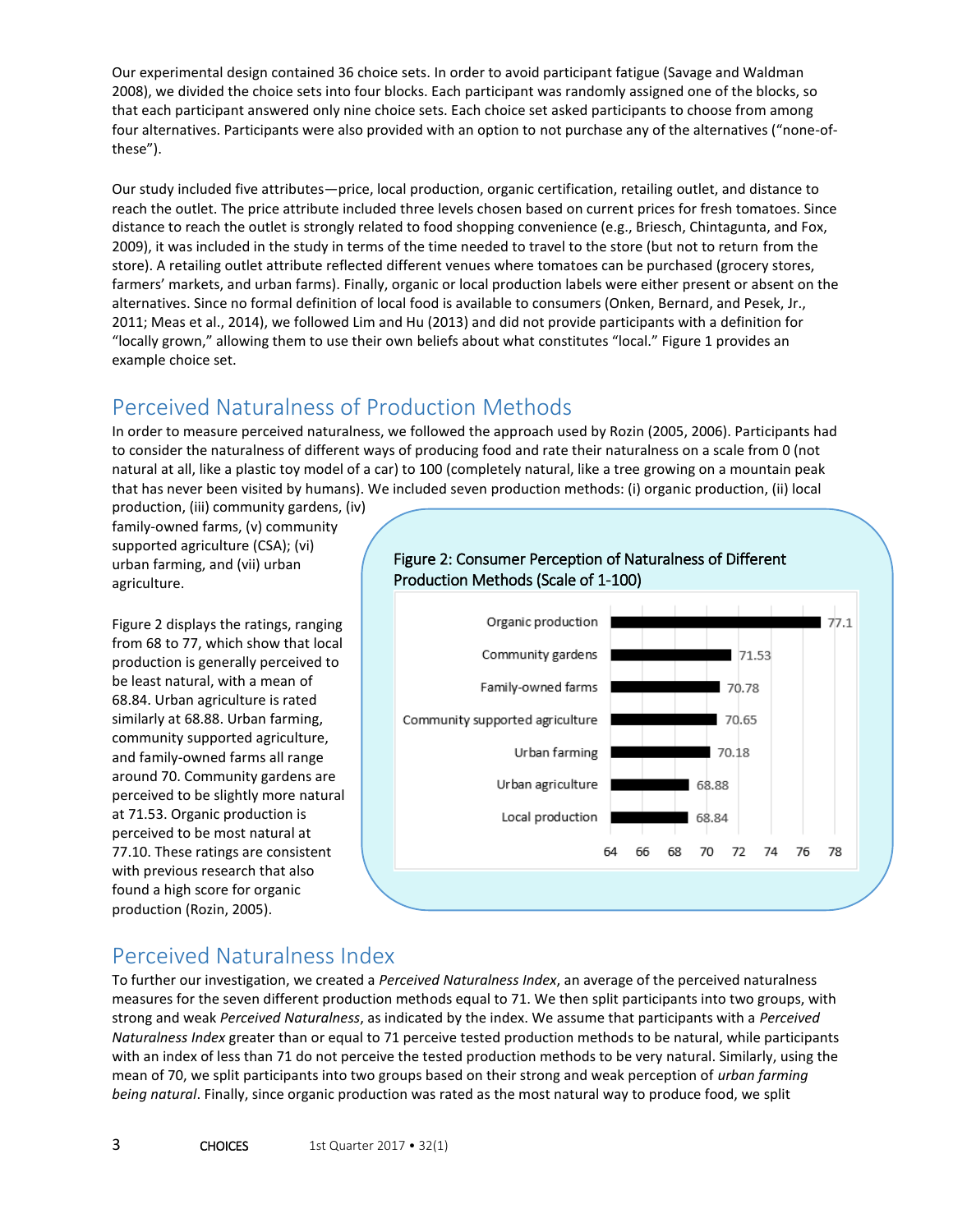participants into two groups based on their strong and weak perception of organic production being natural. The mean of *perceived naturalness of organic production* was 77.

#### Does Perceived Naturalness Bias Consumer Preferences?

We use six mixed logit models to analyze the choice experiment data (for further information, see Train, 2009). The first two models we estimate investigate differences in consumer preferences based on perceived "naturalness" of various production methods (Perceived Naturalness Index). Furthermore, models three through six estimate consumer preferences based on perceived naturalness of organic production and perceived naturalness of urban farming.

A number of findings are consistent across models. For example, consumers are less likely to prefer tomatoes from an urban farm compared to tomatoes from the grocery store, but they do not have a significantly different preference for tomatoes sold at the farmers' market. This could be because consumers expect to get a better value for their money when shopping at the grocery store.

Though there are not many differences between the models based on the Perceived Naturalness Index, one substantial difference in consumer preferences becomes evident in the last four models, which compare participants' perceived naturalness of organic production and urban farming. The results suggest that consumers who strongly perceive organic production and urban farming to be natural have a significant and positive preference for local tomatoes. On the other hand, participants who weakly perceive those production methods to be natural do not differentiate between local and non-local tomatoes. One explanation for this could be that consumers who strongly perceive organic production to be natural might believe that local food possesses the benefits of organic production (Naspetti and Bodini, 2008; Onozaka, Nurse, and Thilmany McFadden, 2010). Another explanation might be that consumers who strongly perceive urban farming to be natural believe that food labeled as local comes from farms located within city limits. This seems to be supported by the fact that—even though an official USDA definition is available of what constitutes organic food—there is still no official definition of local food (Onken, Bernard, and Pesek, Jr., 2011; Meas et al., 2014).

The results also indicate that consumers have heterogeneous preferences, as suggested by significant standard deviation estimates (Hensher, Rose, and Greene, 2005). However, these preferences vary between participants with weak and strong perceptions about naturalness. Significant standard deviation estimates for urban farm and farmers' market show preference heterogeneity, with some consumers having significantly higher or significantly lower preferences for a product with these attributes, implying that taste heterogeneity exists among consumers with strong perceived naturalness, but there is no difference among consumers with weak perceived naturalness. Similarly, we find that tastes for local production differ among consumers who weakly perceive organic production or urban farming to be natural. This also holds for consumers with weak general perceptions about naturalness.

#### In Summary

Urban farming is the latest movement in food production, transforming vacant lots in cities into agricultural landscapes. However, for urban farming to be successful, consumers have to prefer it as a source of produce over other retail outlets. This research investigated consumer preferences for tomatoes sold at different retail outlets while considering perceived naturalness of production methods. Our findings can provide insight for farmers and marketers when developing a pricing strategy for their products or identifying their target market. More specifically, our research highlights one of the motivations for buying local food from urban farms—perceived naturalness.

What becomes evident from our results is that, on average, consumers with strong or weak perceptions about naturalness do not vary much in their preferences. However, we do find that consumers who perceive organic production and urban farming to be natural have strong preferences for local food, suggesting that urban farms might benefit greatly by catering to consumers with high interest in organic production and those who consider urban farms to be a natural way of producing food.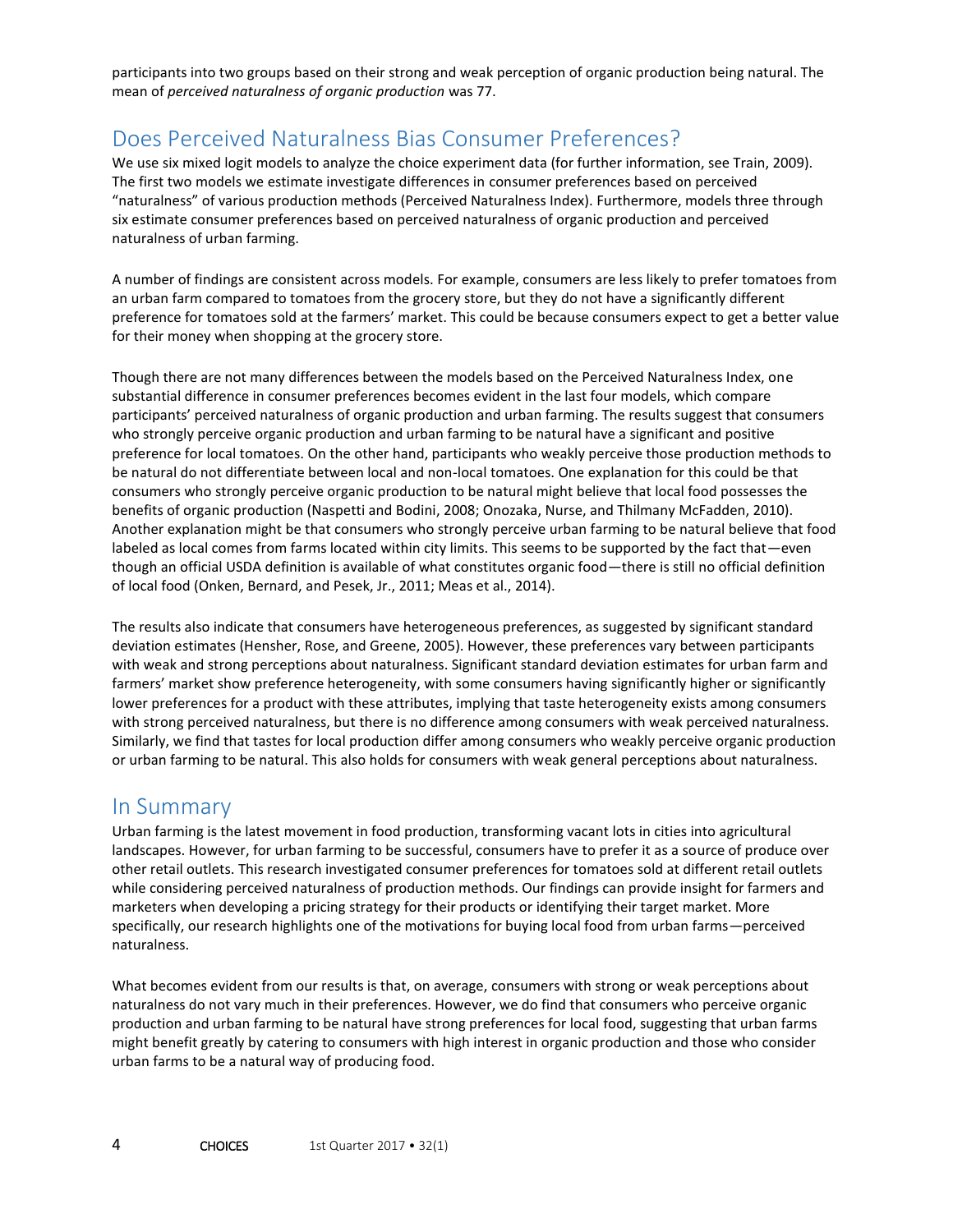Future studies might investigate how perceived naturalness affects consumers' willingness to pay for local food. Also, future research could test whether consumer preferences as they relate to perceived naturalness differ between various types of local food products, such as processed and unprocessed food or produce and animal products such as dairy, eggs, and meat. Finally, future research could study how the actual retail outlet influences preferences of consumers for choosing locally produced food. This seems a promising avenue for research given that previous literature (Ellison et al., 2016a; Ellison et al., 2016b) has identified that retailing venues have a significant effect on consumer perceptions and willingness to pay for organic food.

#### For More Information

- Adams, D. C., and M. J. Salois. 2010. "Local Versus Organic: A Turn in Consumer Preferences and Willingness-to-Pay." *Renewable Agriculture and Food Systems* 25: 331–341.
- Armstrong, D. 2000. "A Survey of Community Gardens in Upstate New York: Implications for Health Promotion and Community Development." *Health & Place* 6: 319–327.
- Bailkey, M., and Nasr, J. 1999. "From Brownfields to Greenfields: Producing Food in North American Cities." *Community Food Security News* Fall 1999/Winter 2000*:* 6–8. Available online: http://foodsecurity.org/uploads/BrownfieldsArticle-CFSNewsFallWinter1999.pdf
- Briesch, R. A., P. K. Chintagunta and E. J. Fox. 2009. "How Does Assortment Affect Grocery Store Choice?" *Journal of Marketing Research* 46: 176–189.
- Costanigro, M., D. Thilmany McFadden, S. Kroll, and G. Nurse. 2011. "An In‐Store Valuation of Local and Organic Apples: The Role of Social Desirability." *Agribusiness* 27: 465–477.
- Davies, A., A. J. Titterington, and C. Cochrane. 1995. "Who Buys Organic Food? A Profile of the Purchasers of Organic Food in Northern Ireland." *British Food Journal* 97: 17–23.
- Ellison, B., J. C. Bernard, M. Paukett, and U. C. Toensmeyer. 2016a. "The Influence of Retail Outlet and FSMA Information on Consumer Perceptions of and Willingness to Pay for Organic Grape Tomatoes." *Journal of Economic Psychology 55: 109–119.*
- Ellison, B., B. R. Duff, Z. Wang, and T. B. White 2016b. "Putting the Organic Label in Context: Examining the Interactions between the Organic Label, Product Type, and Retail Outlet." *Food Quality and Preference* 49: 140–150.
- Gifford, K., and J. C. Bernard. 2011. "The Effect of Information on Consumers' Willingness to Pay for Natural and Organic Chicken." *International Journal of Consumer Studies 35*: 282–289.
- Harper, G. C., and A. Makatouni. 2002. "Consumer Perception of Organic Food Production and Farm Animal Welfare." *British Food Journal 104*: 287–299.
- Hensher, D. A., J. M. Rose, and W. H. Greene. 2005. *Applied Choice Analysis: A Primer*. Cambridge: Cambridge University Press.
- Kolodinsky, J. M., and L. L. Pelch. 1997. "Factors Influencing the Decision to Join a Community Supported Agriculture (CSA) Farm." *Journal of Sustainable Agriculture* 10(2–3): 129–141.
- Lim, K. H., and Hu, W. 2013. "How Local Is Local? Consumer Preference for Steaks with Different Food Mile Implications." Paper presented at the annual meeting of the Southern Agricultural Economics Association, February 3–5, Orlando, Florida.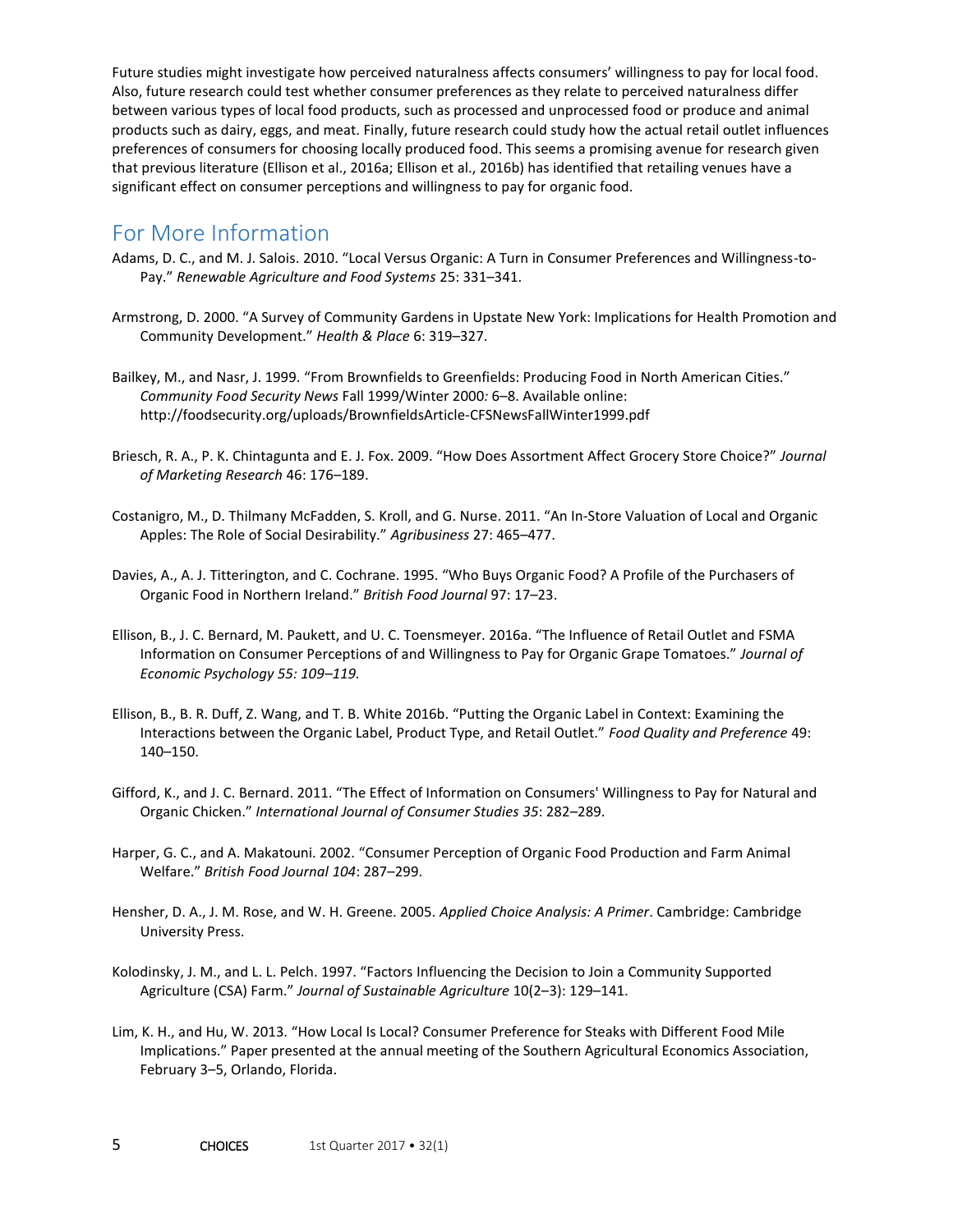- Loureiro, M. L., and S. Hine. 2002. "Discovering Niche Markets: A Comparison of Consumer Willingness to Pay for Local (Colorado Grown), Organic, and GMO-Free Products." *Journal of Agricultural and Applied Economics 34*: 477–488.
- Lusk, J. L., and T. C. Schroeder. 2004. "Are Choice Experiments Incentive Compatible? A Test with Quality Differentiated Beef Steaks." *American Journal of Agricultural Economics* 86: 467–482.
- Meas, T., W. Hu, M. T. Batte, T. A. Woods, and S. Ernst. 2014. "Substitutes or Complements? Consumer Preference for Local and Organic Food Attributes." *American Journal of Agricultural Economics* 97: 1044–1071.
- Naspetti, S., and A. Bodini. 2008. "Consumer Perception of Local and Organic Products: Substitution or Complementary Goods?" *The International Journal of Interdisciplinary Social Sciences* 3: 111–122.
- Onken, K. A., J. C. Bernard, and J. D. Pesek, Jr. 2011. "Comparing Willingness to Pay for Organic, Natural, Locally Grown, and State Marketing Program Promoted Foods in the Mid-Atlantic Region." *Agricultural and Resource Economics Review* 40: 33–47.
- Onozaka, Y., G. Nurse, and D. Thilmany McFadden. 2010. "Local Food Consumers: How Motivations and Perceptions Translate to Buying Behavior." *Choices 25*(1): 1–6.
- Rozin, P. 2005. "Meaning of 'Natural': Process More Important than Content." *Psychological Science 16*: 652–658.
- Rozin, P. 2006. "Naturalness Judgments by Lay Americans: Process Dominates Content in Judgments of Food or water Acceptability and Naturalness." *Judgment and Decision Making* 1(2): 91–97.
- Rozin, P., M. Spranca, Z. Krieger, R. Neuhaus, D. Surillo, A. Swerdlin, and K. Wood. 2004. "Natural Preference: Instrumental and Ideational/Moral Motivations, and the Contrast between Foods and Medicines." *Appetite* 43(42): 147–154.
- Rushing, J. and J. Ruehle. 2013. *Buying into the Local Food Movement*. New York: A. T. Kearney. Available online: https://www.atkearney.com/documents/10192/709903/Buying+into+the+Local+Food+Movement.pdf/68091 049-b5c2-4d2a-a770-ee5b703da8fd
- Saher, M. 2006. *Everyday Beliefs about Food and Health*. Helsinki: Yliopistopaino.
- Savage, S. J., and D. M. Waldman. 2008. "Learning and Fatigue during Choice Experiments: a Comparison of Online and Mail Survey Modes." *Journal of Applied Econometrics* 23: 351–371.
- Siipi, H. 2013. "Is Natural Food Healthy?" *Journal of Agricultural and Environmental Ethics* 26: 797–812.
- Smith, N.C., D. Read, and S. López-Rodríguez. 2010. "Consumer Perceptions of Corporate Social Responsibility: The CSR Halo Effect." Working paper, Social Innovation Centre, INSEAD, Fontainebleau, France. Available online: http://www.insead.edu/facultyresearch/research/doc.cfm?did=43990

Train, K. E. 2009. *Discrete Choice Methods with Simulation*. Cambridge: Cambridge University Press.

- Umberger, W. J., D. D. Thilmany McFadden, and A. R. Smith. 2009. "Does Altruism Play a Role in Determining US Consumer Preferences and Willingness to Pay for Natural and Regionally Produced Beef?" *Agribusiness* 25: 268–285.
- University of California, Urban Agriculture. 2016. *What Is Urban Agriculture?* Davis, CA: University of California, Division of Agriculture and Natural Resources. Available online: http:/[/www.ucanr.edu/sites/UrbanAg/What\\_is\\_Urban\\_Agriculture](http://www.ucanr.edu/sites/UrbanAg/What_is_Urban_Agriculture)